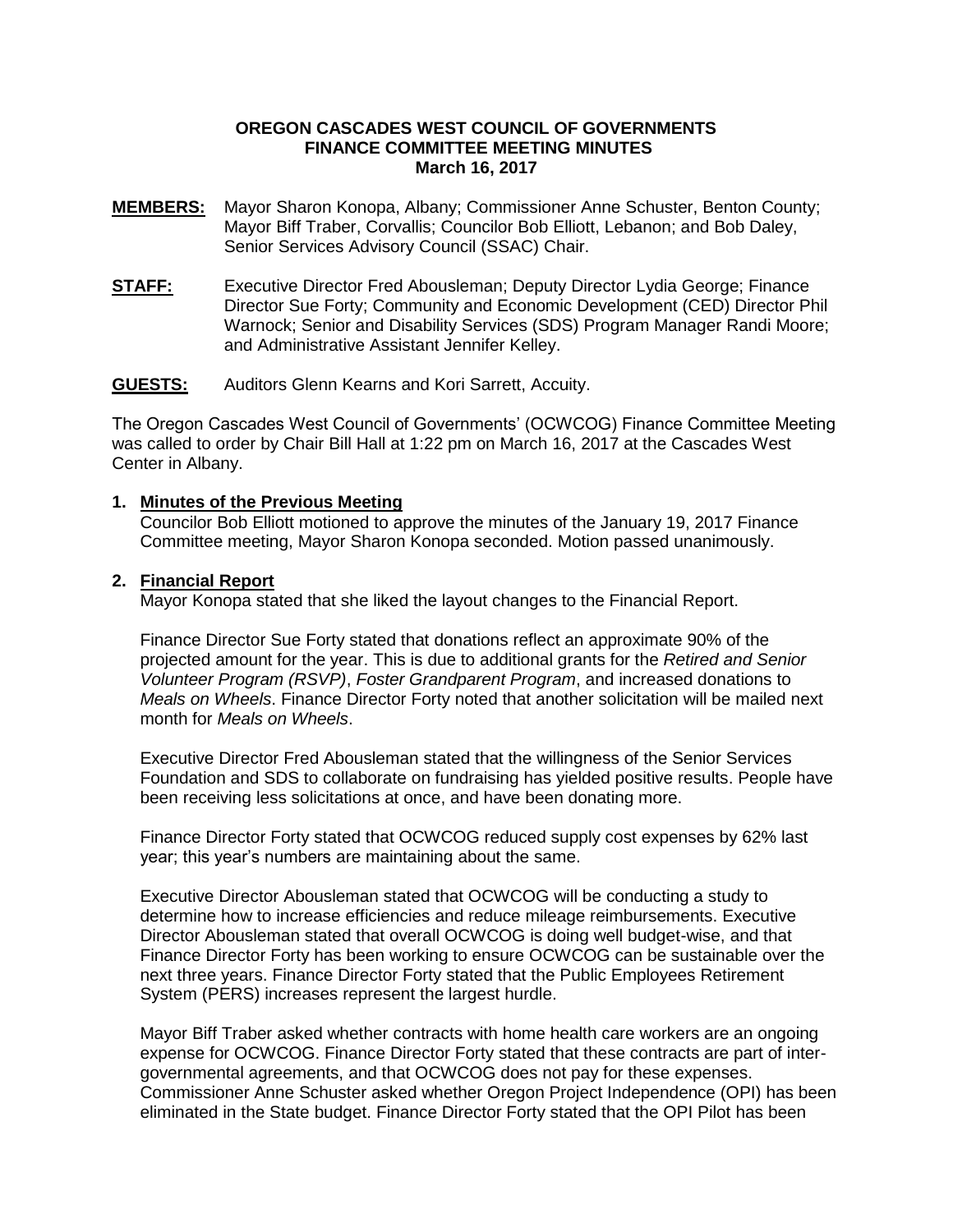eliminated; the primary OPI program will have a 25% budget decrease. Commissioner Schuster asked how many consumers this will impact. SDS Program Manager Randi Moore stated that these cuts would impact 165 consumers in Linn, Benton, and Lincoln Counties.

Executive Director Abousleman stated that OCWCOG has been reviewing reserve policies. The Board of Directors set up these policies four years ago, and while current reserve policies are meeting contractual needs, conversations are happening to ascertain whether these policies still meet the needs of the organization.

Councilor Elliott asked about the borrower's fee line item, and the reason so few loans are written to date. Executive Director Abousleman stated that OCWCOG's Business Lending program loans are less competitive now, as banks are becoming more willing to lend to higher-risk clients. Currently, clients must have a denial from a bank in order to receive a loan from OCWCOG. With less clients getting denied initially by banks, there are less lending opportunities for our lending program. CED Director Phil Warnock added that there is now increased competition from private financiers that are able to fund an entire project. Clients have been saving more, amassing more wealth, and are thus able to finance their own projects or expansions.

Executive Director Abousleman gave the Committee an overview of the Business Lending program.

Commissioner Schuster asked how the Business Lending program could provide more small loans. Finance Director Forty stated that loans can only be given to local entities. To provide small loans without a denial letter, the Loan Program Advisory Committee (LPAC) would need to rewrite program rules and approve changes.

Commissioner Schuster asked about the total dues increase for the *Special Projects Fund*. Finance Director Forty stated that the total is a little over \$13,000, and that the final number will be in the final *Work Program & Budget*.

#### **3. Other Business**

Executive Director Abousleman introduced Auditors Glenn Kearns and Kori Sarrett, and stated that OCWCOG is happy with this year's Audit results.

Ms. Sarrett stated that this year's audit went smoothly, and didn't require any adjustments; few audits require no reports of adjustments to the Board of Directors. Ms. Sarrett explained the audit letter, a communication directly with the Board of Directors, which includes any disagreements with management. There were no disagreements.

Ms. Sarrett gave the Committee an overview of the Auditors' opinion, which was unmodified, or clean. Ms. Sarrett also reviewed changes to PERS implementation of pension standards. Executive Director Abousleman asked whether this change is universal for all PERS agencies. Ms. Sarrett stated that yes, the change is universal.

Mr. Kearns discussed more about PERS liabilities.

Mayor Traber asked whether an agency's PERS liability is due to the State's liability. Mr. Kearns stated that yes, the State decides what portion of their liability falls to each agency based on employees at that agency.